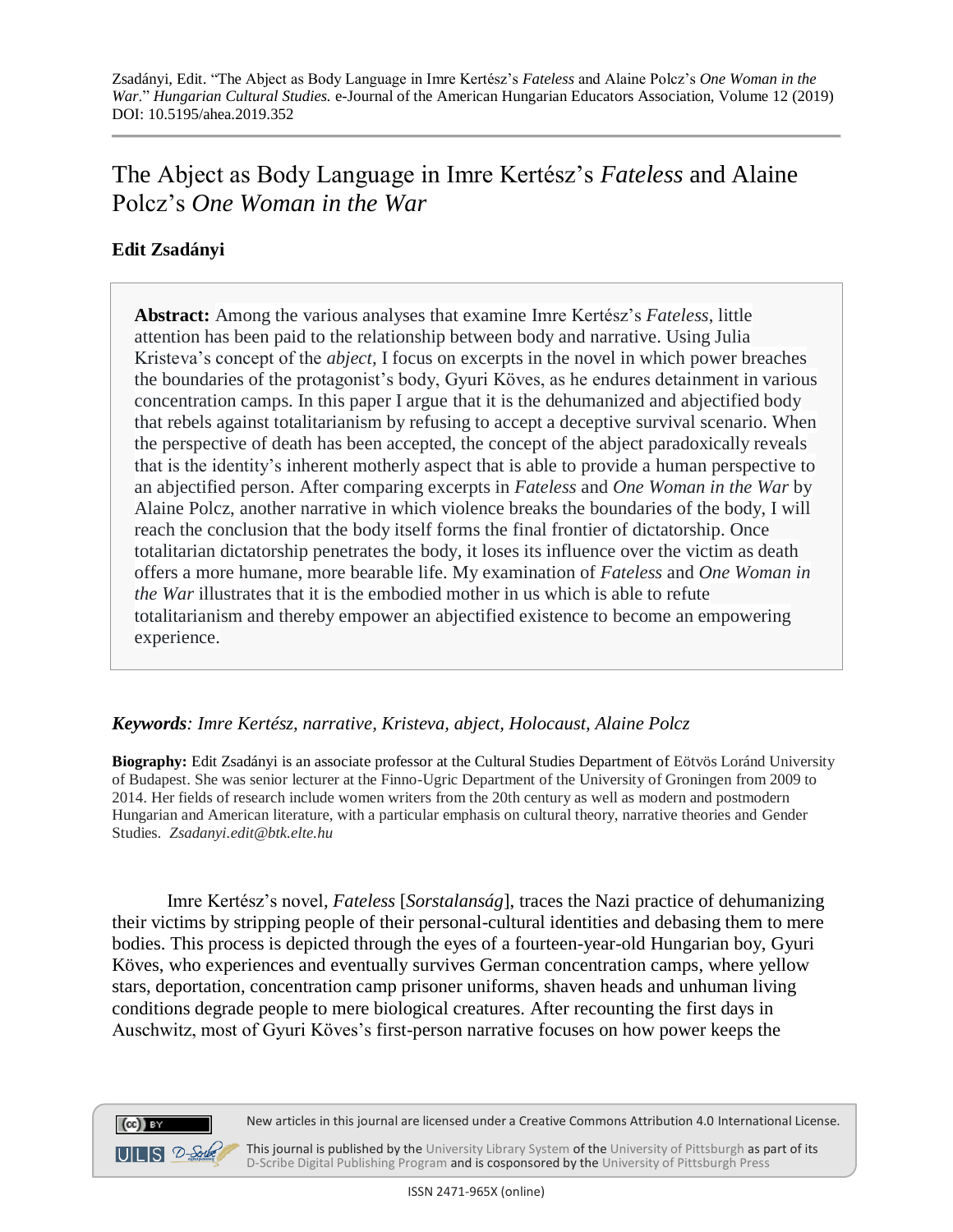survivors in constant danger of death and how it gets closer to them until it penetrates and tears through the boundaries of their bodies.

Little discussion has been conducted regarding the narration of physical processes and the relationship between body and narrative in *Fateless.* In this paper, I utilize Julia Kristeva's concept of the *abject* to examine moments in the novel in which power breaches the boundaries of the body and identity of the protagonist, thereby calling into question all mechanisms of symbolization, including the language of self-deception that surrounds the main character's identity both in Budapest and the concentration camp. I argue that it is the dehumanized and abjectified body that finally rebels against totalitarianism due to the fact that the abject experience possesses a potential for power by activating the forgotten motherly part of the personality precisely at the moment when culture and language desert the character. Paradoxically enough, it is only the remote, bodily voice of the mother that is able to offer a human perspective to an abjectified person by suggesting the acceptance of the perspective of death. By refusing the survival scenario, the motherly part of the personality resists the totalitarian power of the concentration camp which deceives the prisoners with the illusion of the possibility of survival.

Inspired by Mary Douglas's ideas regarding dirt and cleanliness, defilement and purity as culturally dependent concepts (Douglas 4-5), Julia Kristeva created the notion of the abject. According to Kristeva, abjects are end-products and by-products of the human body: bodily discharges, body fluids, fecal matter, blood and urine. Anxieties triggered by the abject are connected to protecting the boundaries of the self. As neither subjects nor objects, abjects embody the transition between the body and what is outside of it. In other word, the abject is a part of the body, yet does not belong there. While we spend our lives trying to get rid of them and treating them as objects outside of ourselves, the abject still disrupt our attempts at distancing ourselves and thus poses a constant threat to a consistent identity, a phenomenon which explains our anxieties regarding garbage and bodily discharges, our repulsion to fecal matter and urine and our disgust of blood and filth. Through socialization, we learn to mark the boundaries of the self and non-self by removing waste and creating a clean, obedient, lawabiding body at the cost of abjection, which can be traced back to the first rejection, the separation from the mother. Abjection, writes Kristeva, preserves some of this pre-objectal relationship, some of the non-evocable violence during which the body was separated from the mother's body. According to Kristeva, feelings of discomfort, dizziness and nausea when faced with the abject (blood, discharge, garbage or fecal matter) can be traced back to the ambivalence that surrounds the subject as it becomes an independent body, an object separated from the mother. In other words, repulsion at the abject is the lost memory of the mother's body and our disgust reveals an otherness that we cannot incorporate or identify with, one which predated, possessed and then created us as we had to overcome maternal possession at birth to later enter the order of symbolization and socialization (Kristeva 1–32, especially 9–10). End-products of the body not only resist symbolization, but also linguistic and—in this case—narrative representation, since discharges, diarrhea, excrement, urine, skin disease and weeping wounds are rarely chosen as the subject of literary narration. *Fateless*, however, challenges this narrative tradition: the subject of narration is the abject and the abjection of the self.

Before analyzing the role of the abject in the novel, it is important to refer to the abject as a social concept. Kristeva's original psychological concept of the abject has been expanded by cultural theorists, such as Iris Marion Young, Judith Butler and Hanjo Berresem, into a social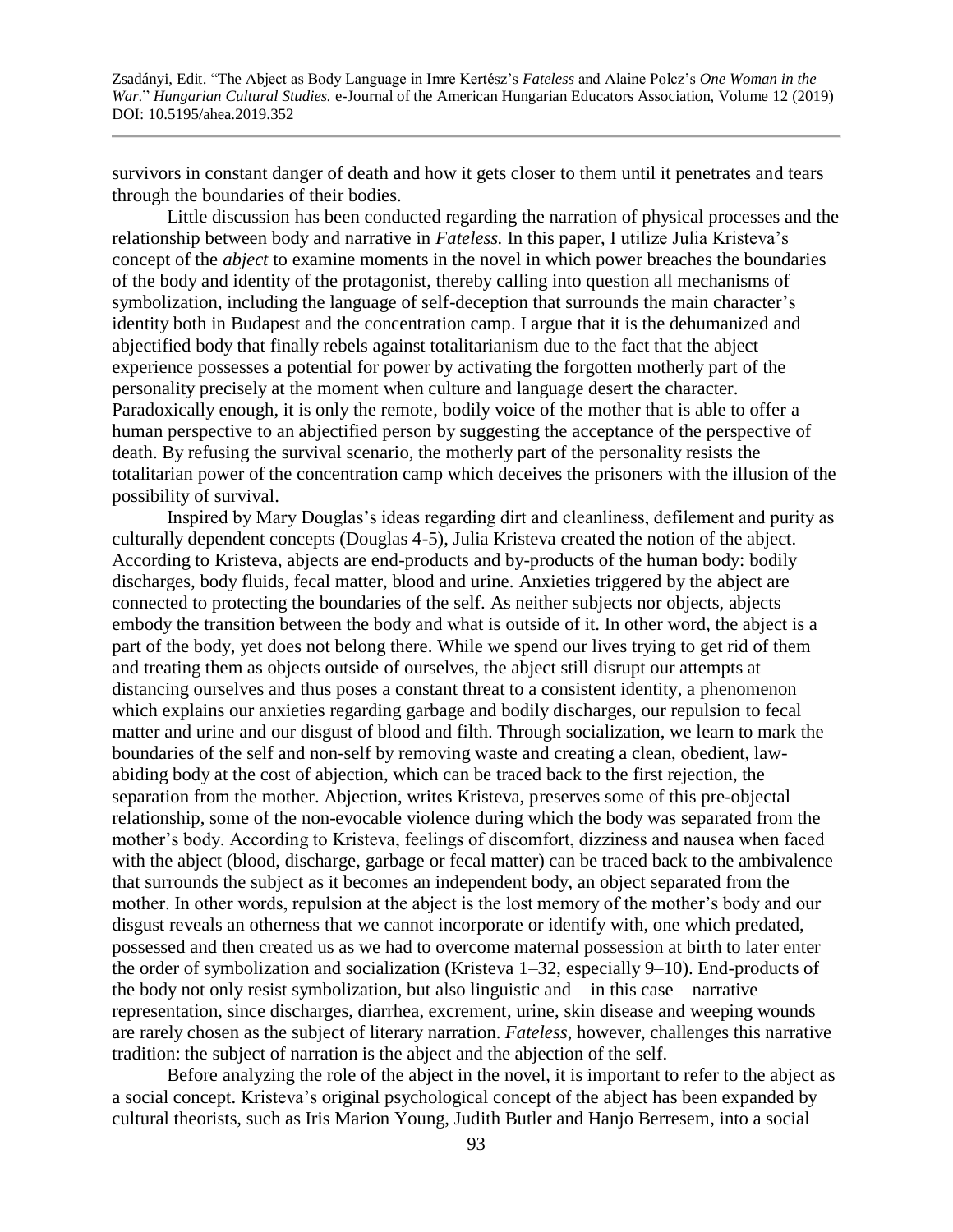concept, thereby extending the theory of the abject to a theory of abjection. In this case abjection refers to the cultural mechanisms that stigmatize with loathing and exclude certain groups or practices from the symbolic order. Iris Marion Young observes that xenophobia as abjection is present throughout the history of modern consciousness. Marginalized groups are often defined as ugly and fearsome, a condition which elicits aversion from the majority society. Since the abject does not respect borders, positions or rules, it creates ambiguity that threatens the borders of the subject. The subject reacts to the abject with loathing as a means of restoring the border separating the self from the other. Racism, sexism, homophobia, ageism and ableism are partly structured by abjection, the involuntary, unconscious judgment of ugliness and loathing. Young also emphasizes that the association between groups and abject matter is socially constructed and historically variable; however once the link is made, the theory of abjection can explain how these associations lock into the subject's identities and anxieties. As Young states, these associations "represent what lies just beyond the borders of the self, the subjects reacts with fear, nervousness, and aversion to members of these groups because they represent a threat to identity itself" (145). In *Bodies That Matter: On the Discursive Limits of Sex* (1993) Judith Butler broadens the concept of abjection by applying it not only to racial difference but also to sexual difference. When referring to the key factors that influence the culturally-governed materialization of bodies, Butler mentions the heterosexual imperatives that enable certain sexed identifications and foreclose others. Subjects are formed by these exclusionary mechanisms that require simultaneous production of abject beings. She states:

> *The abject designates here precisely those "unlivable' and 'uninhabitable' zones of social life which are nevertheless densely populated by those who do not enjoy the status of the subject, but those living under the sign of the 'unlivable' is required to circumscribe the domain of the subject …. In this sense, then, the subject is constituted through the force of exclusion and abjection, one which produces a constitutive outside to the subject, an abjected outside, which is, after all, 'inside' the subject as its own founding repudiation (Butler*: *3*).

Hanjo Berresem does not fully agree with Young or Butler about extending the notion of the abject into political fields since these theories do not take the disruptive materiality of the abject sufficiently into account. Berresem therefore claims that, "Although abjects may be included into a logics of cultural subversion, they remain disturbing on their own ground; the ground of matter and its organizations/disorganizations" (Berresem: 46). In agreement with Berresem's argument, my analysis will attempt to preserve both the material as well as the motherly aspect of the notion while emphasizing the social relevance of the abject. Beyond expressing the excluded and damaging position of the abject as is emphasized by the aforementioned theories, I would like to stress a special empowering potential of the abject experience.

Before continuing to my examination of Kertész's work, I will summarize the main ideas expressed by other scholars who have emphasized the importance skin possesses in identity construction, a realization that not only evolved into the concept of "skin-ego," but will additionally further clarify the significance of Kristeva's theory. In his post-World War II book, *Az antiszemitizmus lélektana* ['*The Psychology of Anti-Semitism*'], Imre Hermann demonstrates how the motif of the parasite emerged in works written by certain anti-Semitic authors. Hermann argues that, when faced with a powerful shock, the collective tends to act the same way an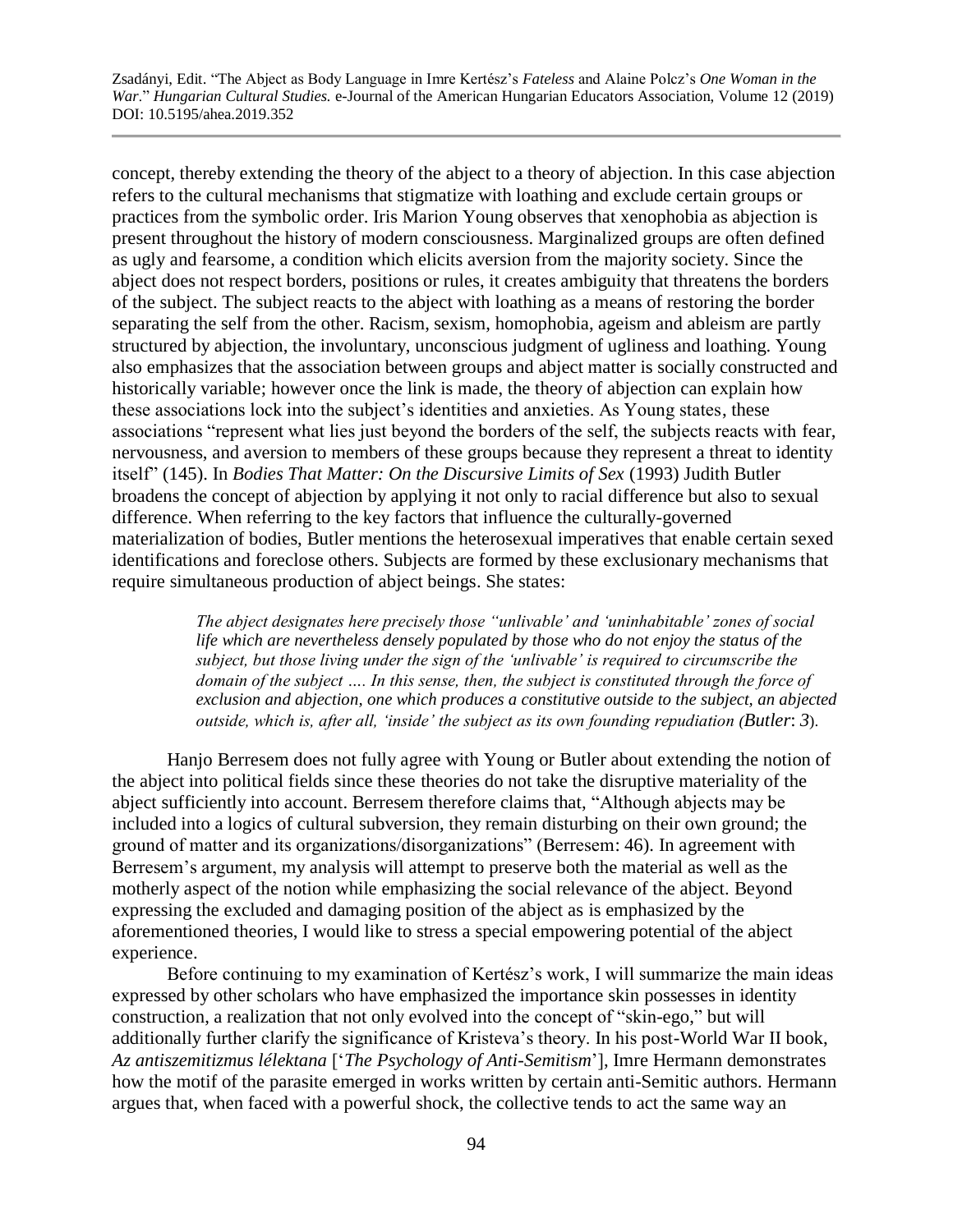anxious person or monkey picks at their own hair, nails and wounds when sad or lonely, in other words, the collective tries rid itself of the perceived threat of parasitic Jews feasting on their skin (Hermann: 85). Apart from the context of the Holocaust, the idea that the subjectivity of the individual is closely related to the image of skin appears later in the psychoanalytical theory of Anzieu Didier, who (as a practicing psychologist) claimed that the skin had its own mental representation called the "skin-ego." Based on Didier's perspective, in a biological sense skin injuries expose the body to infections, while in the psychological sense injuring the mental skin has similar consequences. Penetrating the skin-ego consequently threatens the integrity and boundaries of the ego (Didier: 40). Didier's concept of the skin-ego has been applied by the American historian James M. Glass to his examination of exclusionary political and cultural operations. In his book *Life Unworthy of Life: Racial Phobia and Mass Murder in Hitler's Germany,* Glass expands Didier's idea of the skin-ego and refers to mass murder assisted by medical science as a "purification" rite that aims to cleanse the "skin-ego" of the collective while simultaneously fortifying their power and identity. In his further discussion of separation, the prohibition of conducting sexual relations with members of "inferior races," cleansing and murder, Glass states that all serve to preserve the boundaries between "clean" and "unclean." He argues that it is by these rites that the individual and the collective draw a sharp distinction between their healthy and integral ego and the "filthy," "infectious" Other (Glass: 39)*.*

My analysis examining the relevance of the concrete body in *Fateless* is also informed by Boaz Neuman's historical research on the concept of the *Volkskörper* as manifested in the Nazi worldview. Neumann argues that *Volkskörper* and *Fremdkörper* are not abstract and metaphorical concepts in the Nazi worldview*,* but rather should be viewed as manifestations of actual and concrete bodies (154). Neumann asserts the following: "Auschwitz, where the Jewish ontology was erased, including its corporeal ontology, was where the Jewish body, the ultimate *Fremdkörper,* was flushed out of *Volkskörper* (178).

#### **The Voice of the Abject and the Language of the Body**

 I examine the emergence of textual elements in *Fateless* that position Jews as parasites and will illustrate that—by virtue of appearing to identify with this state—the Jews depicted in Kertész's work actually deconstruct the myth. Allowing the "parasite pretext" to occasionally become visible in certain parts of the novel helps illuminate the irrational and lethal logic behind the reproduction of inherited and adopted preconceptions. As I have mentioned before, facing the abject is a traumatic experience, a circumstance which may explain why the majority of interpretations refrain from this type of analysis. The many scholars in Hungary who have studied the language of the novel often refer to the first half and final section of the novel, a fact that has reaped little comment regarding the narrative process of the deterioration of the body.

 From the 1990s onward, interpretations of *Fateless* have primarily focused on methods for reinterpreting genres, the text's characteristic sentence structure, the relationship between the narrating "I" and the narrated "I" (Kovács: 73) and the correlations between irony and (Jewish) cultural identity (Schein: 109-111). For instance, Tamás Gábor Molnár claims that *Fateless* exhibits the narrative structure of the Bahtyinian adventure novel and views any deviations as an attempt to reinterpret that structure. Mihály Szegedy-Maszák discusses the novel in terms of the Bildungsroman while Péter Szirák utilizes terms related to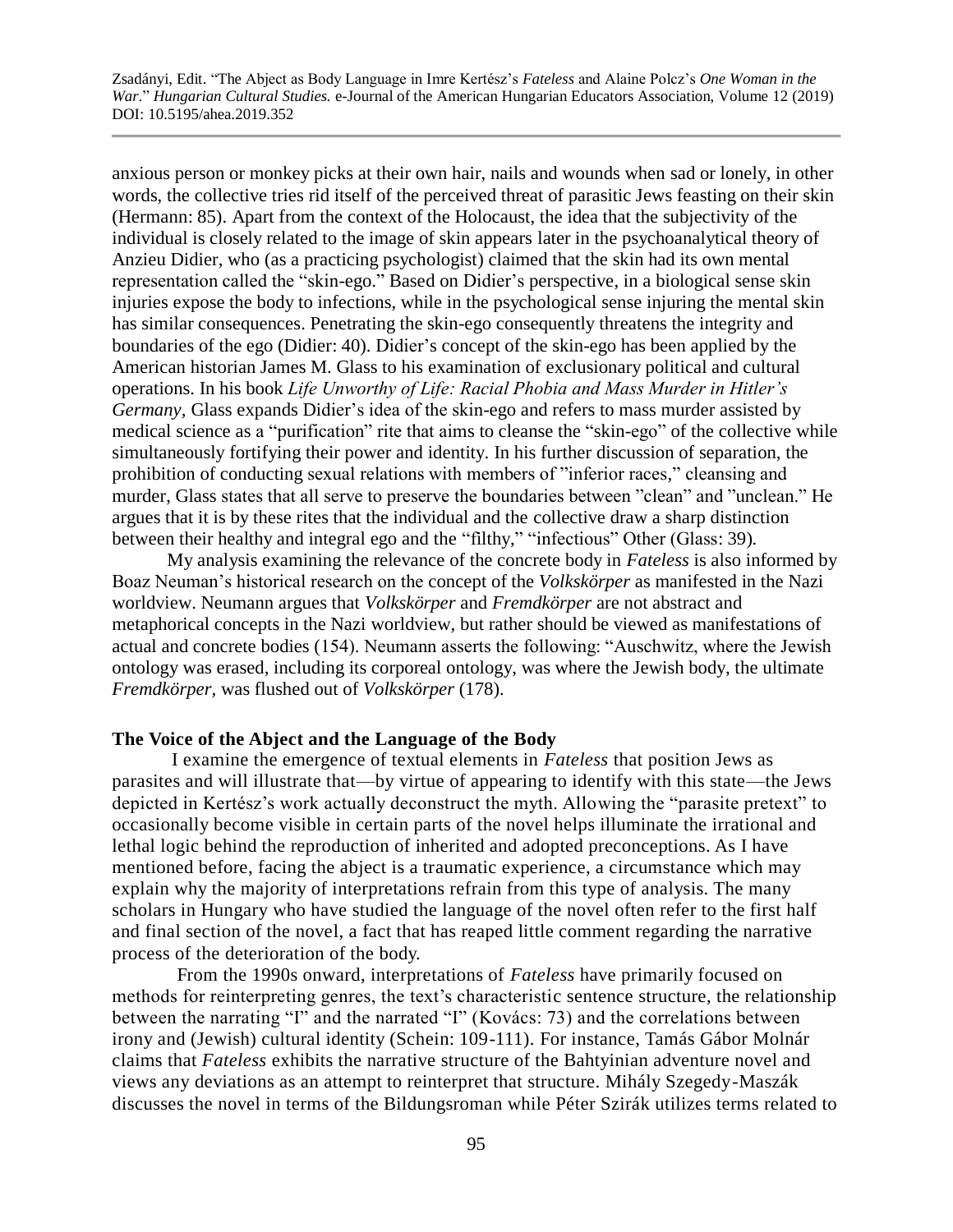the European tradition of the autobiographical and educational novel (Szirák: 22-27). In his monograph on Imre Kertész's works, Szirák repeatedly emphasizes the opinion that *Fateless* is not so much an accurate portrayal of Auschwitz as an attempt at language usage that reevaluates the way we relate to the Holocaust (Szirák 19). In his discussion of the chapter narrating the wait in the custom's house where Gyuri and his friends were detained, Mihály Szegedy-Maszák points out that in Gyuri's view inexplicable and pointless waiting turns human beings into animals (128). He quotes two sentences from the novel: "He raised, then slowly lowered his hands in a gesture of helplessness, while a thousand tiny quizzical wrinkles formed on his brow, giving him something of the look of a sad, trapped rodent" (50); and "in the end his hand merely fumbled, brushed, and scrabbled for a moment in the general area of his chest, like some big, sparsely haired spider or, even more, some kind of smaller sea monster that was, as it were, seeking the crevice that would allow it to scuttle under the jacket" (52). One could add that these are exactly the kinds of animals (spiders and rodents) to which anti-Semitic propaganda tends to compare Jews. Anna Menyhért highlights the section in which—after returning from the concentration camp—Gyuri Köves explains to the journalist how he gradually got used to the camp. She draws the conclusion that the victims' gradual adaptation represents a means of cooperation and participation in one's own systematic, carefully measured murder (Menyhért 127).

 The volume *Imre Kertész and Holocaust Literature* (eds. Vasvári, Tötösy de Zepetnek 2005) places the works of Imre Kertész into international and interdisciplinary context. The papers in this collection approach the art and life of Imre Kertész from academic fields including literary studies, cultural studies, history, sociology and cinema studies. Julia Karolle, for instance, interprets *Fateless* as a special kind of historical fiction in which the author challenges historical authenticity versus historical facts and autobiography, thereby creating a new type of authenticity that is based on spriritual and moral truth (Karolle: 95). In a similar vein, Louise Vasvári interprets the novel as it evokes while simultaneously undermining the rhetorical and narrative tradition of Holocaust literature. Vasvári claims that the peculiar indifference of the teenage protagonist, the play upon authorial and narrative voice and the protagonist's provocative closing remarks concerning the happiness of the concentration camp function as a rebirth of Holocaust narrative (Vasvári: 266-268).

 My analysis wishes to illustrate how the novel presents a body-language that speaks not just of the body but from the body by tracing how the text gives voice to the sick and repulsive abject and integrates it into a narrative culture. In my interpretation, *Fateless* shows how a narrative *from* and *about* the abject becomes a part of "high culture," while simultaneously invalidating the latter concept throughout the narrative process. In the second half of the novel, the diseased human body fills the role of the protagonist. What follows is a kind of corporal discourse as the sixth, seventh and eighth chapters describe hunger, diarrhea, scabs and infections caused by footwear, thereby presenting the detailed records of a man experiencing physical deterioration. In other words, we are reading an internal discourse dictated by the body: an authentic, calm and detached narration that closely relays the signs of the body.

 The abject is almost always present in some shape or form in the narrative describing life in the concentration camp. The process of involuntary coexistence with the abject already begins on the train ride, when Gyuri Köves describes urinating and defecating into a bucket; upon his arrival at the camp, he initially refuses to eat the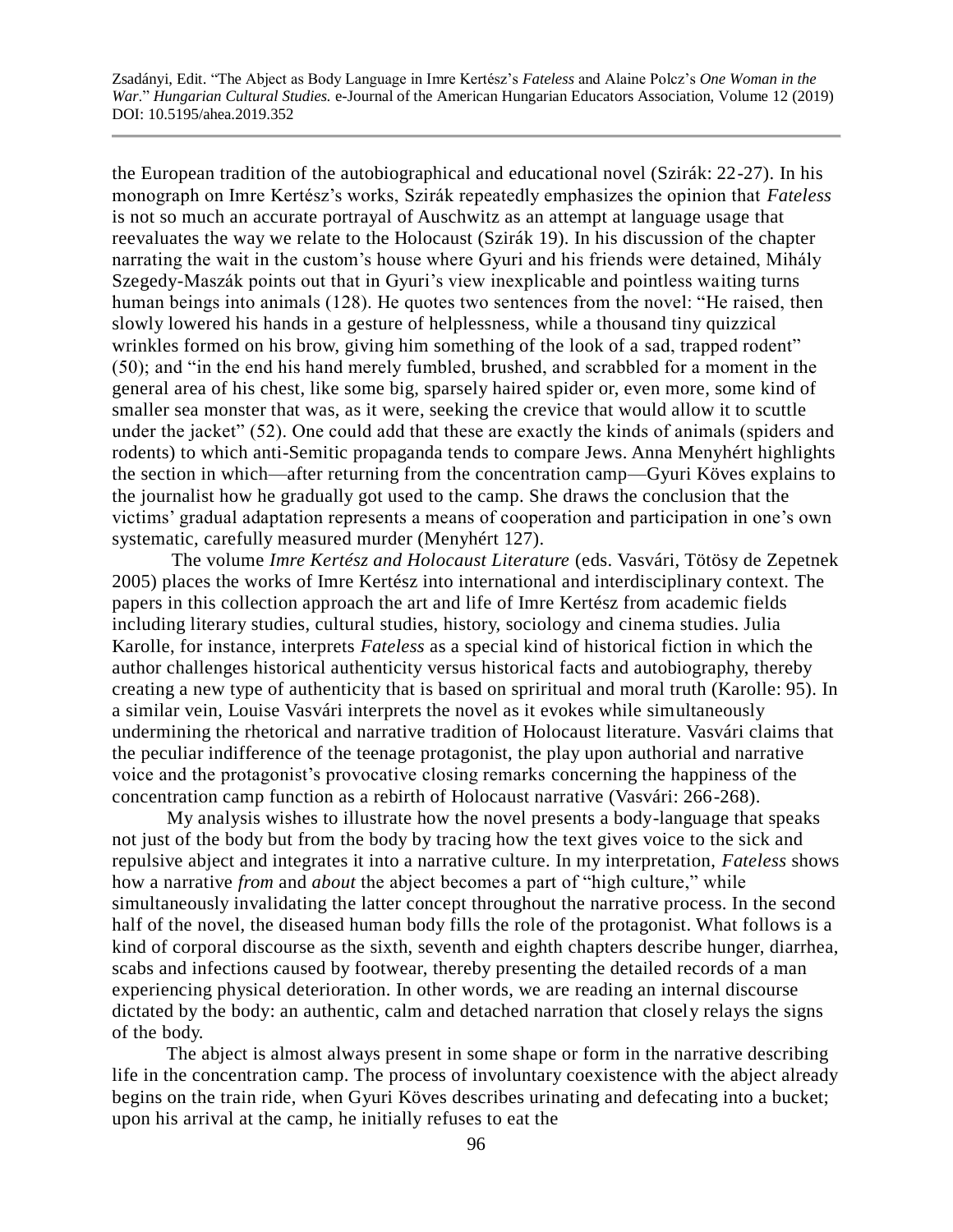horrible soup, which he still considers to be filth at that point in his experience. Despite his best efforts, Gyuri's health becomes compromised in the camp; after working and living in the inhuman circumstances of the concentration camp in Zeitz, he abandons Bandi Citrom's survival advice regarding the need to keep himself thoroughly clean; when his wooden clogs rub his feet raw, the wounds consequently become infected. Bathing consequently becomes physically painful due to infections of the skin. The wooden clogs sticks to his foot like a new, painful and repulsive body part and he eventually resigns himself to not taking them off anymore, a circumstance that means Gyuri can no longer distance the abject from his own body. In other words, Gyuri can no longer maintain the boundaries of his body, just as he cannot when his skin becomes covered by scabs and wounds. Gyuri expresses his condition in the following manner while recounting his physical decline at the concentration camp in Zeitz.

Meanwhile those stiff uppers have long been chafing one's ankles and abraded countless sores on the softer tissues below them. Now, those sores by their very nature suppurate, and that pus is definitely sticky, with the result that it becomes impossible to free oneself from the clogs: they become stuck to the feet, veritably fused to them, rather like new body parts as it were. I wore them during the day and also wore them turning in to sleep, if only so as not to waste time when I got up, or to be more precise, jumped down from my bunk two, three, sometimes even four times during the night. That's all very well at night: after a bit of bother, stumbling and slipping around in the mud outside, one somehow manages to find one's way to the goal by the glare of the searchlights. But what is one supposed to do by day, exactly what, if the urge to empty one's bowels seizes one—as it inevitably will—in the work detail?  $(167)^1$ 

It is at this juncture in the novel that the abject topic of diarrhea is introduced. From this part on, the text often provides lengthy and detailed descriptions regarding the stages of physical deterioration. As both his skin and his identity become compromised, Gyuri's body begins to revolt; from this point forward, Gyuri Köves no longer listens to his friend's, Bandi Citrom's self-deceiving, survival- and cooperation-oriented advice. Instead, a different voice emerges from the position of the abject, a voice forged by Gyuri's resignation in the face of impending death that is only receptive to the signals of the body. In other words, Gyuri himself becomes *Muselmann*, the term the camps' jargon in reality as well as in the fictional world of *Fateless*  uses to refer to the still living, dead bodies who are already heading towards death. As Manuela Consonni suggests, "the concentration camp was the place of abjection, and the most abject presence in it was the Muselmann" (246). Gyuri Köves surrenders and abandons his hope of a future and desire to survive exactly when he loses the last bastion of his identity: the integrity of the boundaries of his body. When he becomes so sick that he cannot even walk, Gyuri is taken to the hospital barracks by his friend, Bandi Citrom. While becoming increasingly ill, he realizes that he cannot shut out the violent forces that have already claimed his skin and penetrated his

 $\overline{a}$ 

 $1$  The provided page numbers refer to the published novels. In some excerpts where literal translation is needed for the sake of close textual analysis, I use translations by Éva Misits, who closely follows the structure of the original Hungarian text in her translation.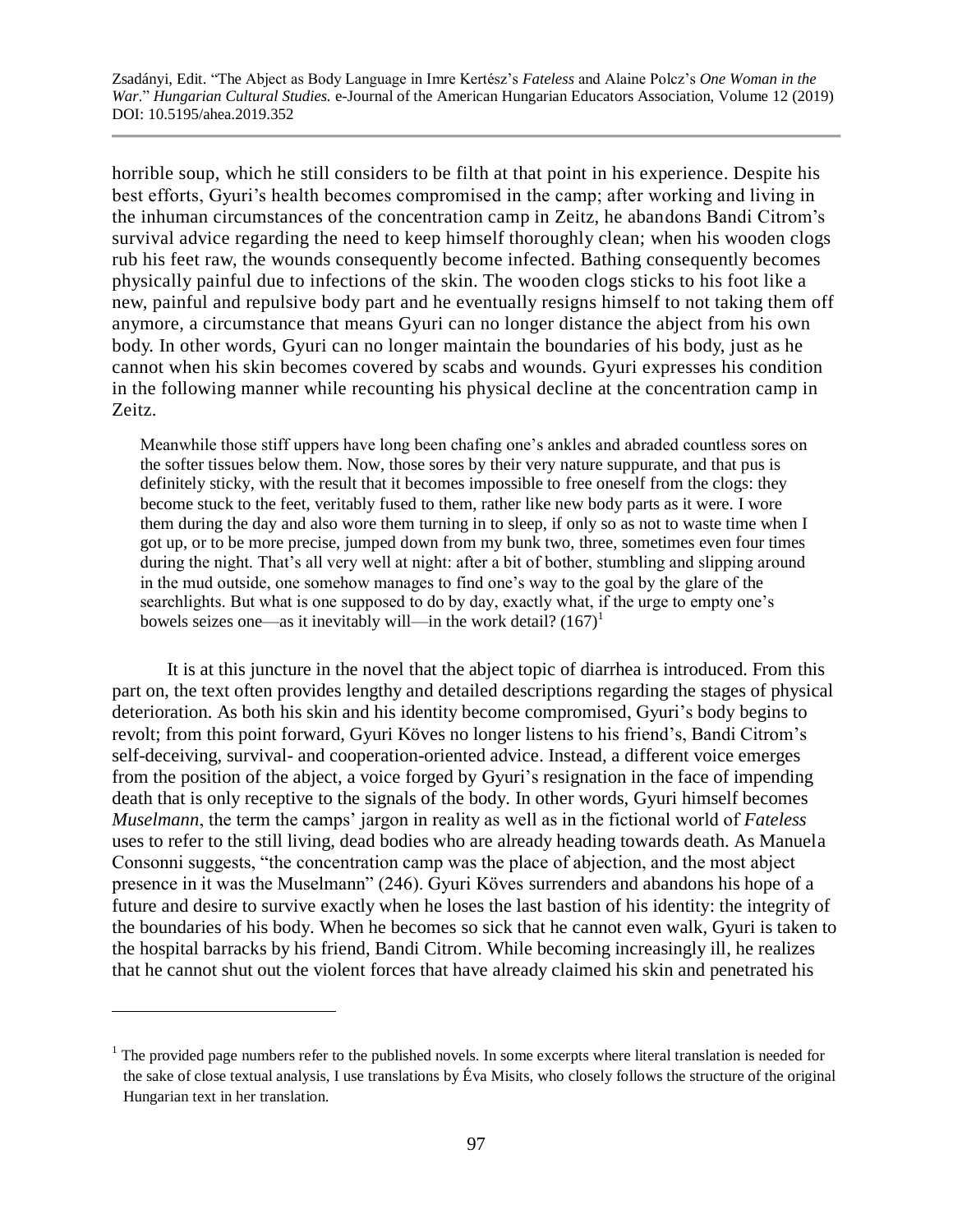body. The following example clearly shows that this realization forms a turning point in Gyuri's physical deterioration as well as in the process of understanding his situation. This is the point when the protagonist realizes that his body is swarming with parasites that not only live on his skin, but have also breached the boundaries of his body:

It was here that I learned about insects as well. I could never catch fleas: they were faster than I, which was quite reasonable since they were also better fed than I was. Now, louses I could catch with ease, only there was no point in catching them at all…. Still, I was never more surprised, shocked or horrified than when I suddenly felt a tingle on my hip and lifted the bandages to see that they were now on my flesh, feeding off my wounds. I tried to escape them, pick at them, push and gauge them out, to delay them or at least test their patience, and I will say I had never seen a struggle more hopeless, resistance more stubborn, more obscene, than this. After a while, I just gave up and merely watched their gluttony, their crawling and greed and appetite, their unabashed happiness—almost as though I had known that feeling at least a little. That's when I realized I could somewhat understand them, all things considered. In the end, I was almost relieved, my repulsion almost gone (182-183 emphasis E. Zs., translation by Éva Mislits).

[*Itt ismerkedtem még meg továbbá igazán a férgekkel is. A bolhákat sehogy se tudtam megfogni: fürgébbek voltak, igen érthetően, hisz elvégre jobban is tápláltak nálam. A tetveket már könnyen megfoghattam, csak hát ennek meg nem volt értelme. (…) Mégis, legjobban akkor lepődtem, hökkentem, majd rémültem is meg, mikor egyszerre csak csípőmön éreztem a csiklandást, s a papírkötést fölemelve azt is láttam, hogy már a húsomon is ott vannak, s a sebemből táplálkoznak. Próbáltam kapkodni, szabadulni, legalább innen kitúrni, kipiszkálni, legalább még egy kevéske türelemre, várakozásra szorítani őket s állíthatom, sosem éreztem még küzdelmet kilátástalanabbnak, ellenállást konokabbnak, mondhatni szemérmetlenebbnek, mint ezt. Egy idő múltán föl is hagytam vele, s már csak néztem a falánkságot, ezt a nyüzsgést, mohóságot, étvágyat, ezt a leplezetlen boldogságot: bizonyosképp, mint hogyha valahonnan ismerném egy kissé. Akkor is vettem észre: némelyest meg tudom érteni őket, mindent megfontolva. Végül mármár megkönnyebbültem, már-már viszolygásom elmúlt*] (233).

The following two sentences are worth repeating in order to focus upon how Kertész employs textual figures—mainly the structure of the sentence and an unusual word order—to create the process of abjection.

Still, I was never more surprised, shocked and horrified more than when I suddenly felt a tingle on my hip and lifted the paper bandages to see that they were now on my flesh, feeding off my wounds. I tried to escape them, pick at them, push and gauge them out, to delay them or at least test their patience and I will say I had never seen a struggle more hopeless, resistance more stubborn, more obscene, than this.

*[Mégis, legjobban akkor lepődtem, hökkentem, majd rémültem is meg, mikor egyszerre csak csípőmön éreztem a csiklandást, s a papírkötést fölemelve azt is láttam, hogy már a húsomon is ott vannak, s a sebemből táplálkoznak. Próbáltam kapkodni, szabadulni, legalább innen kitúrni, kipiszkálni, legalább még egy kevéske türelemre, várakozásra szorítani őket s állíthatom, sosem éreztem még küzdelmet kilátástalanabbnak, ellenállást konokabbnak, mondhatni szemérmetlenebbnek, mint ezt*](Emphasis, E. Zs.).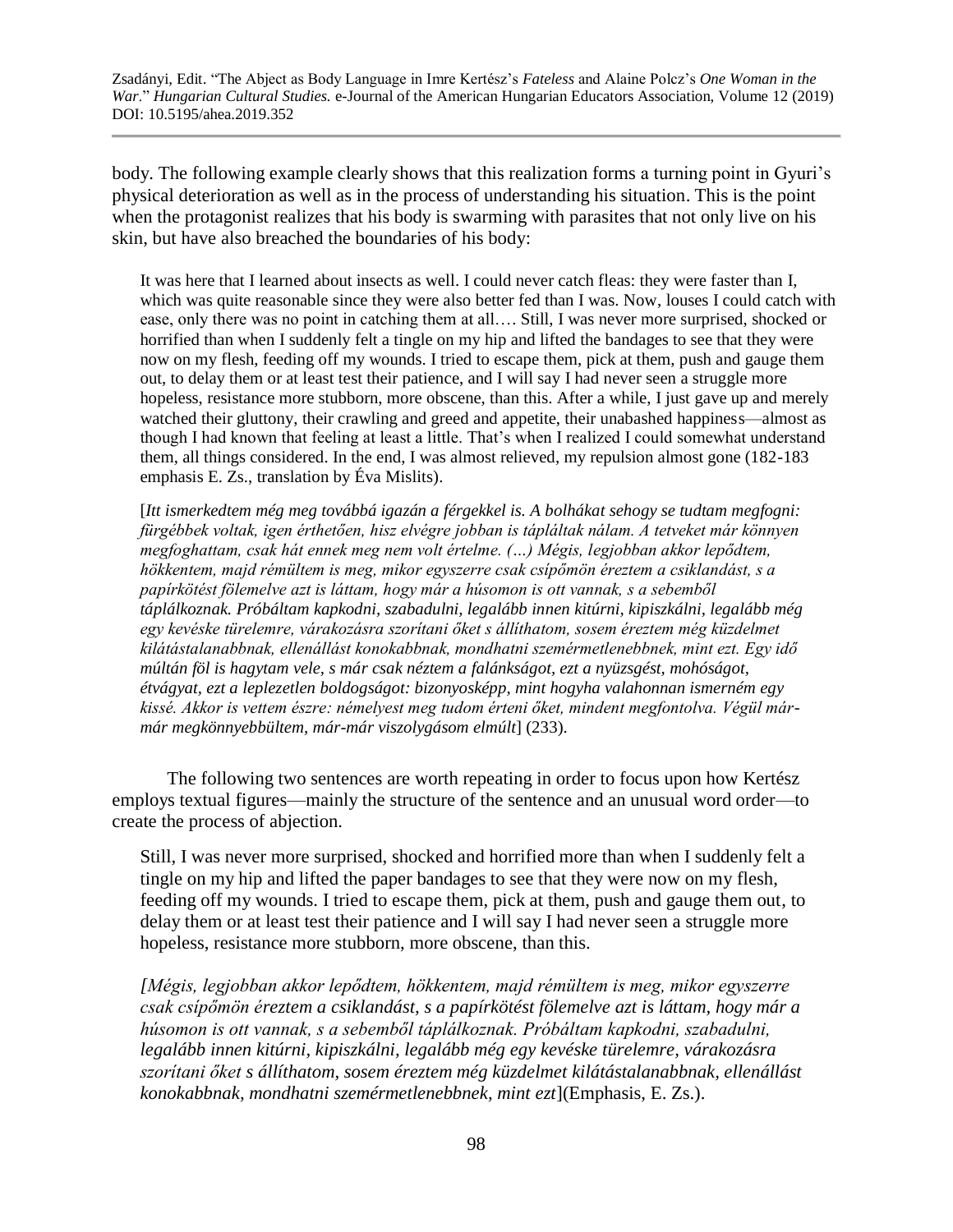In the first sentence, the word order, structural position and displacement of the Hungarian preverb *meg* seemingly conveys shock and confusion. It sounds odd in Hungarian that the preverb *meg* appears after the three verbs, but adding *is meg* after the third verb has an especially strange effect. This inversion of the usual word order textually illustrates the process of abjection whereby something that belongs (verb and preverb) become separated, yet not at the same time. While the *is meg* is part of the clause, it also appears as a strange (abject) attachment left clinging to the end of the clause. The next sentence describes the protagonist's final desperate, yet futile attempt to restore the boundaries of his body: the mess of cluttered infinitives that Kertész groups in this sentence actually foreshadows the failure of this attempt, which is followed by a string of longer words that establish a slower rhythm in the second half of the original Hungarian sentence.

Gyuri's struggle and subsequent fall into resignation would lend themselves to a symmetrical structural dynamic, were it not for another postponed clause, "than this" ['mint ezt'], which disrupts closure the same way the phrase, *is meg*, did. In fact, the two structures even rhyme with one another. Similarly, the double *már-már* ['almost'] in the Hungarian original sentence can also be considered the abject part of that: "Végül *már-már* megkönnyebbültem, *már-már* viszolygásom elmúlt" (Emphasis- E. Zs). "In the end, I *almost* felt relieved, even my sense of revulsion *almost* passed" (Emphasis, E. Zs.). These adverbs belong and yet do not belong; their presence adds extra information that destabilize the meaning of the statement since feeling almost relieved means that one is not relieved. From a visual standpoint, the adverbs are attached to the verbs, just as the abject is to the body. In the Hungarian sentence the attachments—in other words the spatial positions of the abjects—are very conspicuous since the word *már* is repeated four times. The slowing rhythm of the sentence suggests that the speaker finds death more soothing compared to struggling for survival. "That's when I realized I could somewhat understand them, all things considered. In the end, I was almost relieved, my repulsion almost gone." In its non-figurative meaning, the structure "all things considered" is also meaningful: "all things" meaning life and death. Relief could mean the acceptance of physical deterioration as well. Since power loses all influence once it breaches the integrity of the body, Gyuri no longer feels the need to partake in the survival method urged by his friend Bandi Citrom, namely, preserving the body by keeping it as clean and healthy as possible. Accepting the position of the abject and an imminent Death offer a more humane, more bearable life in the camp than a totalitarian dictatorship that encourages the twisted dream of survival until the very last moment. It must be emphasized that, as the text also makes it very evident, there is no more hope. Beyond this point, everything is filtered through and experienced *within* the perspective of impending death.

The abject also plays a very prominent role in another Hungarian novel that depicts events originating from World War II: Alaine Polcz's *One Woman in the* War. Blood, urine and fecal matter continuously appear in this novel, not a surprise given the fact that the latter half of the narrative recounts the symptoms (edema, leakage, fever, perspiration) the protagonist experiences due to diseases that were contracted due to multiple rapes in great detail. Louise O. Vasvári's paper offers a detailed analysis of this work that links the concept of the body to the genre of autobiographies. At this point I will only draw a slight comparison to Kertész's novel by focusing on cases in which violence directly attacks the human body. Similar to *Fateless,* bodylanguage becomes the primary discourse related in the latter half of Polcz's novel. The two works can also be compared in terms of how their protagonists are not motivated by the hope of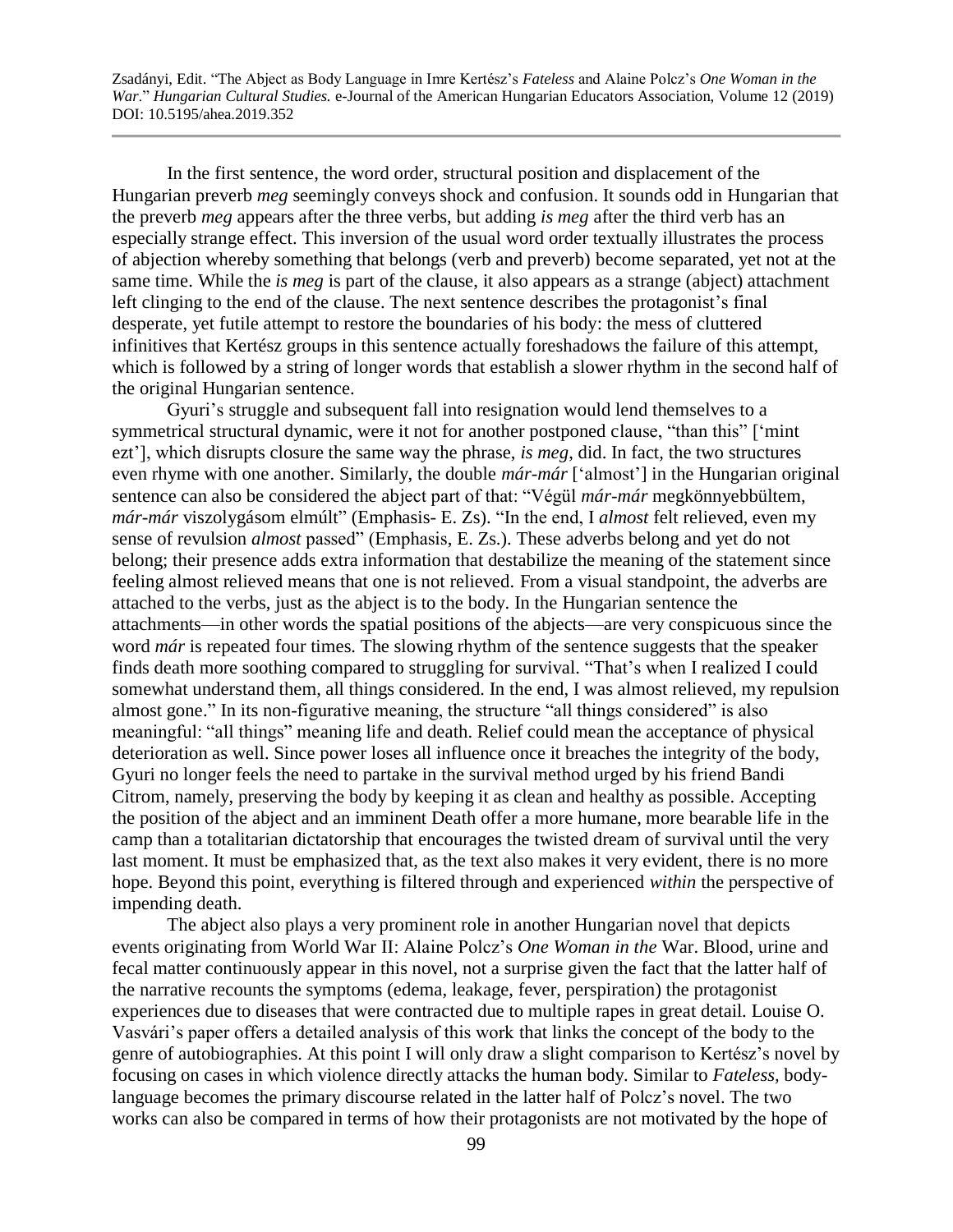survival; since the future no longer matters to them as their horizons do not extend beyond the events and problems of the present, both narrators relate a series of hardships that make a swift death seem like salvation.

I will now highlight excerpts of physical violence to draw a parallel between these and the above quoted excerpts from *Fateless*, where power even penetrates the boundaries of the subjugated person's body. Abjects that resist narrative symbolization, such as filth, blood or discharge, are inseparable from the communication of these events, turning the excerpts into textual abjects – traumatic experiences that might trigger illness in readers.

I came to in the large interior room of the archdeacon. The glass broken, the windows barred, the bed empty: I lay on nothing but bare boards. One of the Russians was on top of me. I could hear a female voice echoing from the ceiling, "Mother, Mama!" it cried. Then I realized it was my voice, I was the one crying.

When I realized this, I stopped and lay still and quiet. My consciousness returned, but my other senses did not, as though I had become petrified or frozen. I was probably cold, naked from the waist down in that windowless, unheated room. I don't know how many Russians had their way with me afterwards, nor how many had before. At dawn, they left. I got up. It was very difficult to move. My head, my whole body was aching. I was bleeding profusely. I did not feel violated, but physically abused. This had nothing to do with embracing, with sex. It had nothing to do with anything. It was—I realize it just now, as I'm writing, that the word fits—vi-o-lation. That's what it was" (Translation by Eva Mislits, 110).

*[Az esperes nagy belső szobájában tértem magamhoz. Az üvegek kitörtek, az ablakok bedeszkázva, az ágyban nem volt semmi, csak a csupasz deszka, azon feküdtem. Az egyik orosz volt rajtam. Hallottam, ahogy a mennyezetről egy női hang csapott le: anyu, anyuka! – kiabálta. Aztán rájöttem, hogy az én hangom az, én kiabálok. Mikor rájöttem, abbahagytam, csöndesen, mozdulatlanul feküdtem. A tudatommal nem tért vissza a testérzékelésem, mintha megdermedtem vagy kihűltem volna. Az ablaktalan, fűtetlen szobában, meztelen alsótesttel fázhattam is. Nem tudom, még hány orosz ment át rajtam azután, azt se, hogy azelőtt mennyi. Mikor hajnalodott, otthagytak. Fölkeltem, nagyon nehezen tudtam mozogni. Fájt a fejem, az egész testem. Erősen véreztem. Nem azt éreztem, hogy megerőszakoltak, hanem azt, hogy testileg bántalmaztak. Ennek semmi köze nem volt az öleléshez, sem a szexushoz. Semmihez se volt köze. Egyszerűen – most jövök rá, ahogy írom, hogy a szó pontos –: erő-szak. Az volt.*]

The excerpt above does not relay feelings: the protagonist merely registers and reports what is happening to her. Perhaps the most shocking part of the narration is the unconscious cry for help, the voice calling the mother. This visceral cry is out of place in a dry narration that rarely uses direct quotation, thereby rendering it difficult for the reader to answer the essential question of "Who is speaking?" which is often posed by narrative theory. We do not exactly know who is speaking and from which vantage point since the cry precedes narrative consciousness. However, the last lines reflect upon this past event from the standpoint of the narrative present, while simultaneously making an attempt at symbolization: "It was—I realize it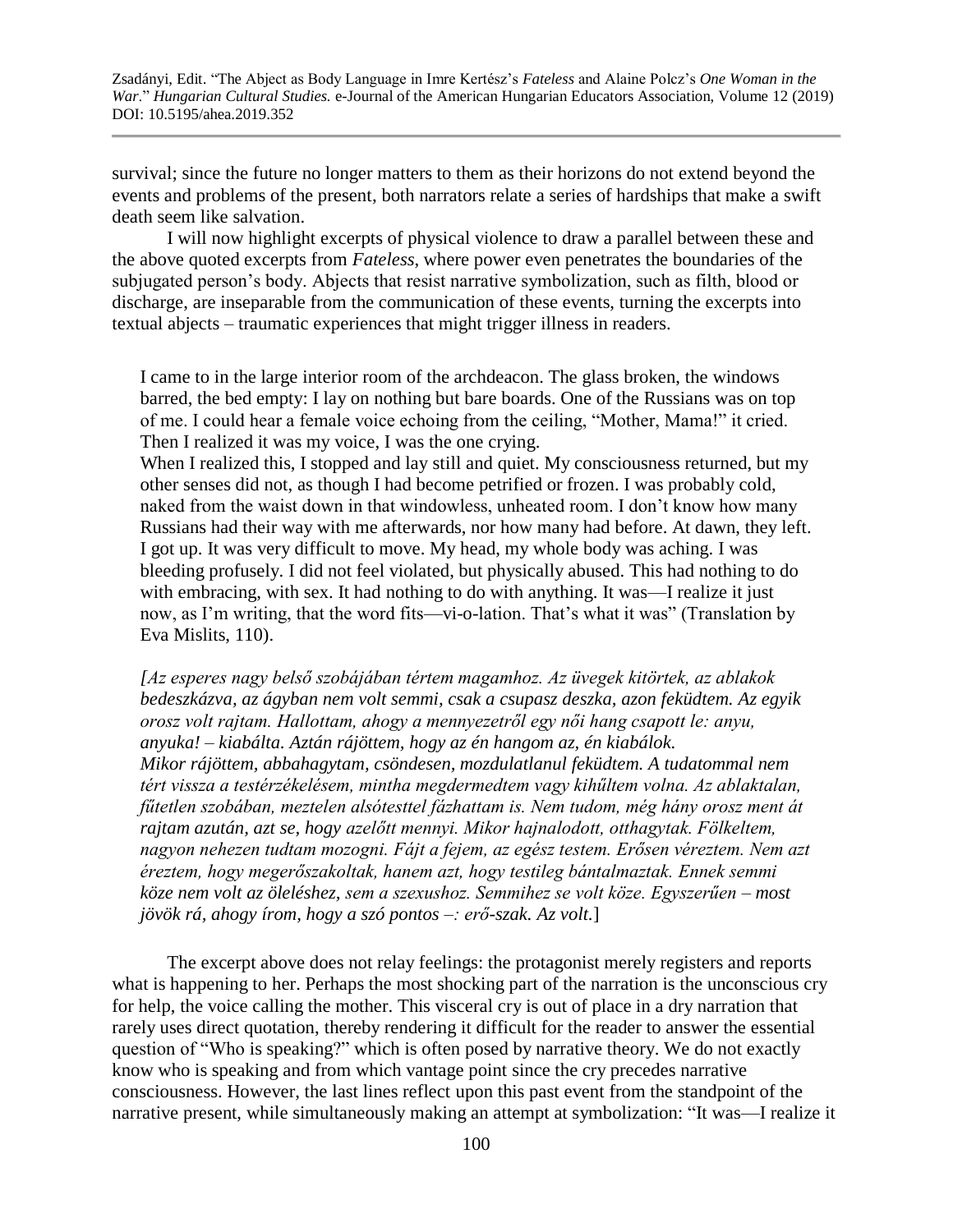just now, as I'm writing, that the word fits—vi-o-lation. That's what it was" ['*Egyszerűen – most jövök rá, ahogy írom, hogy a szó pontos –: erő-szak. Az volt*.']. Upon close inspection, parsing the word *erőszak* ['violation'] as 'erő-szak' ['vi-o-lation'] disrupts the reader's tendency to interpret the text automatically. The etymology of the word is now obscure, as the suffix that is added to *erő* ['power' or 'force'] is clearly not the equivalent of the modern Hungarian word, *szak* ['skill' or 'qualification']. For a few moments, the word echoes emptily, until the brief affirmation,"That's what it was," confirms the existence of this empty space. Quite paradoxically, breaking the work apart also emphasizes that making an association between power and ability is also possible, thus leading to the depiction of ability and the totality of power from the perspective of the subjected. This latter meaning comes far closer to the experience of the complete subjugation of the other, or—from the oppressed person's point of view—the experience of death.

Although Polcz's separation of the word, *erőszak*, implies that violation resists linguistic representation, the protagonist later attempts to present what has happened to her to her mother: "to nurse the sick" parallels the phrases used in the often-quoted final scene of *Fateless,* in which travelling home on a tram in Budapest, Gyuri becomes acquainted with a journalist who realizes that Gyuri has arrived directly from a concentration camp. The journalist tries to understand what Gyuri has gone through and attempts to relate Gyuri Köves' experiences. The following excerpt demonstrates how, from Gyuri's point of view, the journalist's use of language is absolutely inappropriate for expressing his experiences in the concentrations camp: "But in the present moment, he felt this wasn't as important as 'healing the bleeding wounds and punishing the perpetrators.' However, first and foremost, we must 'mobilize the public,' dispel the 'apathy, indifference or even doubt.' Clichés are no good, what we need, according to him, is to uncover the reasons, the truth, no matter how 'painful an ordeal' it is for us to face it" ['*De jelen pillanatban, így tartotta, nem is ez a legfontosabb, hanem "a még vérző sebek begyógyítása és a bűnösök megbüntetése". Mindenekelőtt is azonban "meg kell mozgatni a közvéleményt", eloszlatni "a fásultságot, közönyt, sőt kételyt". A közhelyek itt mit sem érnek, az okok, az igazság feltárására van, őszerinte, szükség, bármily "fájdalmas megpróbáltatás" is szembenéznünk vele*'] (Translation by É. M., 319).

Although Gyuri Köves is engaged in a conversation with the journalist, we are not informed about his answers to the journalist; his first-person utterances are therefore intended for the implied reader. It is clear from their communication, however, that the journalist's vocabulary and the categories he has appropriated from European culture are completely incapable of describing what happened at the concentration camp. Given that the journalist's words are presented as a combination of reported speech and direct quotation, no difference is made between the information communicated. Instead, the speech situation keeps fluctuating as Gyuri Köves mediates some of the journalist's words in reported speech while he merely quotes others as though the words were alien to him as "to uncover…the truth" and "for us to face it" are conveyed in reported speech. The use of first-person plural in "for us to face [it]" allows the possibility that Gyuri Köves agrees, since the plural could be justified by either his or the journalist's presence. What is certain is that Gyuri Köves does not distance himself in this case from the speaker.

The phrases in quotation marks are, however, a different matter since they have been inserted into the narrator's speech and therefore cling to his utterances. In other words, quotation marks show that the journalist's words appear verbatim, but do not entirely belong to the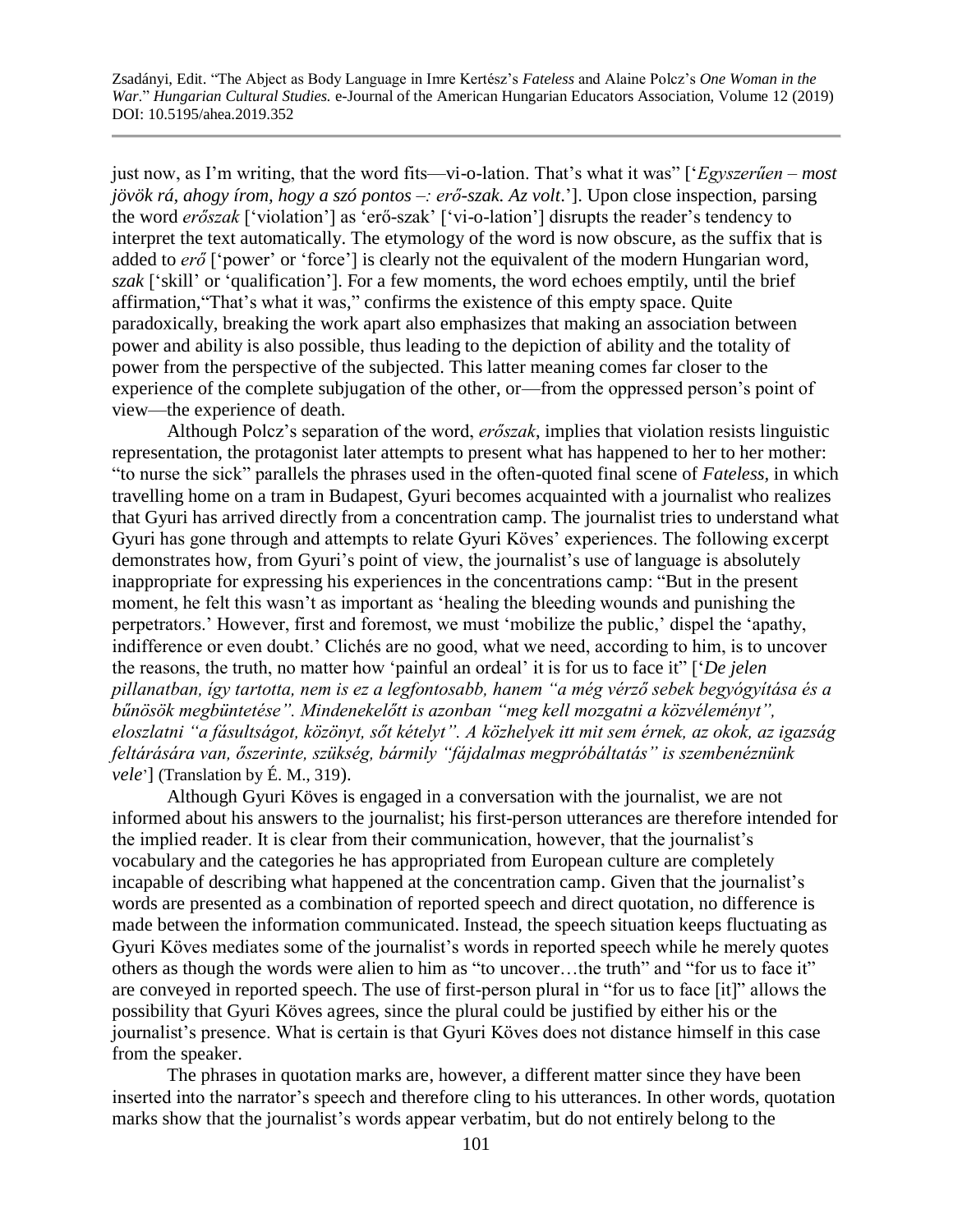speaker's discourse. It is also worth noting that these quoted phrases do not appear in a separate paragraph but still remain close to the voice of the protagonist, similar to foreign abject bodies that are inseparable from the narration as a whole. "Clichés are no good," can also be read ironically as a self-reflexive statement since the journalist does not seem to realize that he has just cited one of the biggest clichés to the returning protagonist. However, this humorous, rhetorical reading is then followed by another, more referential reading which teems with complex issues, in which clichés really are "no good" since they did nothing to keep the protagonist (or his several million fellow-sufferers) from being deported to the concentration camp; nor have they helped us, the readers. By means of this rhetorical twist, a curious disfiguration becomes apparent: words become bodies, just like people became bodies in the concentration camps. The most important interpretive possibility therefore lies in the primary meaning, the *bare* meaning: that words and culture did not matter and could not play a role in matters of life and death.

Utterances in quotation marks can also be considered another case of de-figuration in which it is the position of the word that matters, rather than its meaning. One simply cannot ignore the spatial-visual figures of these constant insertions since they are right there, belonging and yet not belonging to what is being said. Gyuri Köves cannot seem to get rid of them either, nor can he incorporate them into his own discourse. In other words, these words can be seen as repulsive foreign bodies in the narration. In this case, the visuality of the text replaces the abject positions: the words in quotation marks are stuck to the narrator's speech, thus, benevolent utterances of the journalist are placed in an abject position. Since Gyuri as narrator can neither identify with the quoted words nor incorporate them into his own discourse as reported speech, they remain attached to the main written discourse that mediates an internal point of view of foreign bodies that resemble abject elements. Similarly to the earlier analyzed narration in which vermin penetrates the body and the Nazis are put into the position of the abject, a new rolereversing, chiasmic figure is created: it is not the Jewish people who are forced into the role of the end-product, but rather the quoted texts. These oft- heard clichés and metaphors have thus been degraded into the discursive excrement of our Western culture. This may also be one of the reasons why metaphors are largely absent from both *Fateless* and *One Woman in the War.*  Instead of indulging in metaphor, their unemotional and detached narration seems to question all aspects of culture. The visual and rhetorical effect of constant detachment forces our attention to focus on figures of the abject which thereby constantly remind us of the position the war's victims had been forced into. When readers identify with Gyuri's perspective, colloquial idioms and cliché metaphors such as "healing the bleeding wounds" may trigger repulsion and disgust, becoming abjects themselves. This is another case of disfiguration in which metaphors are contrasted with the representation of real bodies, "bleeding wounds" with bleeding wounds. This disfiguration invites us to realize that discourse operating with metaphors like this cannot represent the suffering body and soul.

When applying the theories of the abject and comparing excerpts taken from *Fateless* and *One Woman in the War* in which violence breaks the boundaries of the body, we are also confronted with the issue of the mother. Or, to put it more accurately, we are rather confronted by the painful absence of the mother. Why does the child, Gyuri, not recall his mother in his fantasy? The first sentence, "Today I did not go to school," evokes the first sentence of Albert Camus's *The Stranger*: "Today mother died." The two works are connected by the short statement with deictic word (today) as a starting sentence. Louise Vasvári and Ágnes Proksza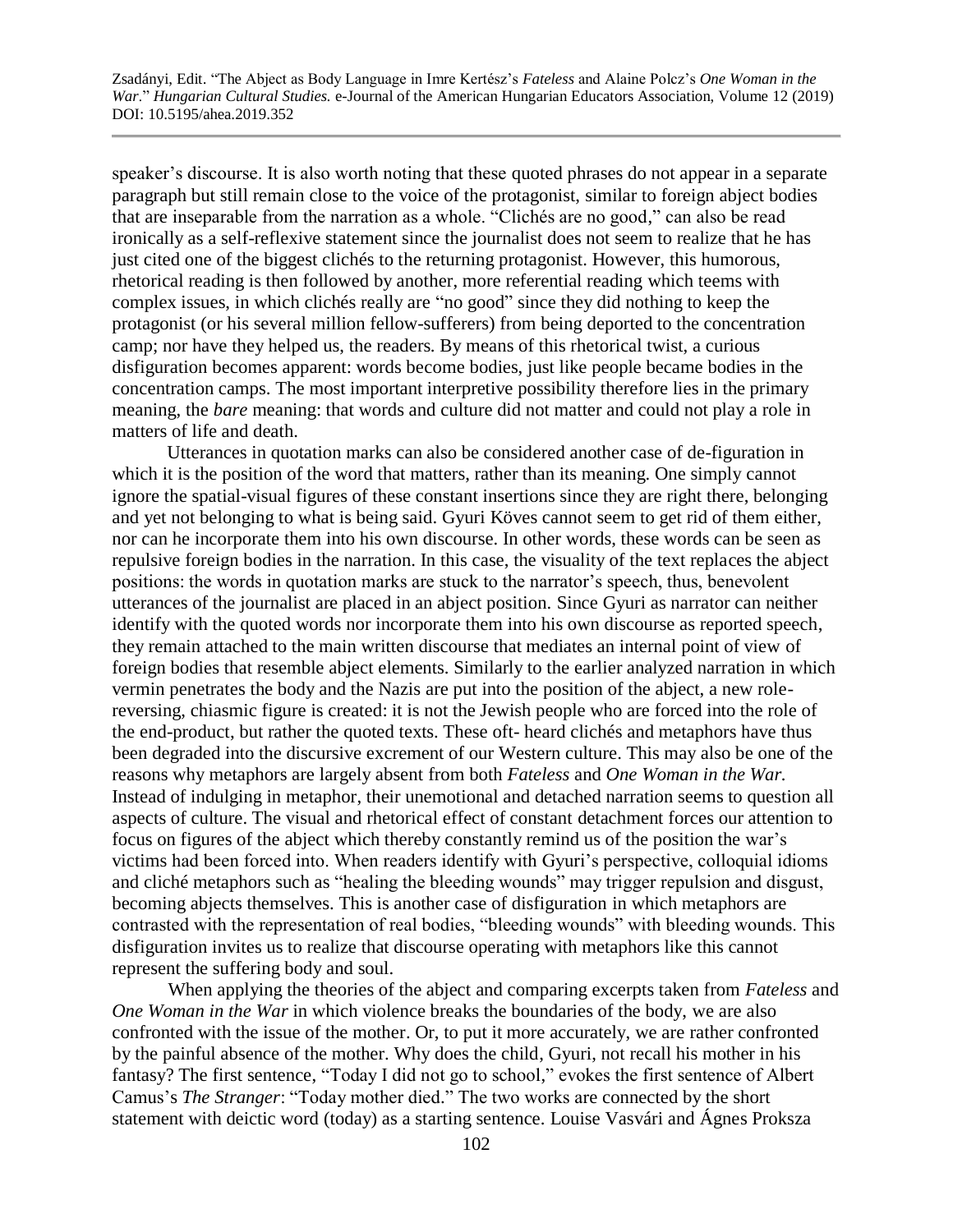highlight further parallels between *The Stranger* and *Fateless*. According to Proksza, the Hungarian novel reinterprets Camus's concept of the absurd (Proksza 119-121), while Vasvári (focusing on the indifference of the protagonists in the two texts) views *Fateless* as a new form of the existential novel (265-267). My reading draws a parallel between the two works on the basis of the figure of the mother. In *Fateless,* the mother is absent, but appears in the distance as an intertextual reference, as a lack; a double lack, in fact, since the referenced sentence is about the loss of the mother, suggesting that in the very first sentence of the *Fateless*, the moment the novel was born, the (lack of the) mother figure appears as a sort of palimpsest.

At the beginning of the book, we discover that Gyuri Köves lives with his father and stepmother, meaning his mother is not there. It is also obvious that the mother and son have a problematic relationship as the mother emotionally blackmails his son and blames him because he does not live together with her.

She says I 'belong' to her, to my mother. But as far as I know, the court ruled in favor of my father, and that means his decision is the one that counts. But my mother nagged me again this Sunday about how I want to live, because she thinks that all that matters is what I want, and if I love her. I told her, of course I loved her! But then my mother explained that to love is "to be attached to somebody", and from what she saw, I was more attached to my stepmother... After all, it's their argument. It would be very awkward for me to be the judge. And besides, *I cannot rob my father*, especially now that the poor man is in a labor camp. But I still felt uncomfortable when I got on the tram, because of course I'm attached to my mother, and of course it hurt that there was still nothing I could do for her (Emphasis by E.Zs, translation by Éva Mislits, 39-40).

['*Azt mondja, őhozzá, az édesanyámhoz »tartozom«. De hát én úgy tudom, apámnak juttatott a bíróság, s ilyenformán bizony az ő döntése az érvényes. Viszont anyám most vasárnap is arról faggatott, én hogyan akarnék élni – mert őszerinte meg egyedül csakis az én akaratom a fontos, meg az, hogy szeretem-e őt. Mondtam neki: hogyne szeretném! De anyám elmagyarázta, szeretni annyit tesz, hogy »ragaszkodunk valakihez«, márpedig ő úgy látja, mostohaanyámhoz ragaszkodom… Végtére is, ez az ő vitájuk. Ebben pedig feszélyező dolog volna ítélkeznem. Meg aztán különben is, nem lophatom meg apámat, s hozzá épp most, mialatt szegény a munkatáborban van. De azért mégiscsak kényelmetlen érzéssel szálltam villamosra, mert persze, hogy anyámhoz ragaszkodom, s természetesen bántott, hogy ma sem tehettem érte semmit*.']

The *"[I] belong"* in quotation marks does not belong to the text just as the phrase "to be attached to somebody" does not seem attached to the discursive style of the text that uses reported speech in order to mediate the mother's thoughts. The boy cannot identify with these phrases, he cannot translate them to his own language; the child's confusion and absurd situation he find himself in is evinced by the fact that he feels like a thief despite being the most exploited, despite having been cheated the most. In this argument between the parents, he also views himself as an object. The verb "rob" clearly marks the double role of subject and object; if we were to semantically supplement this short phrase, we would arrive at "I cannot rob my father of myself," meaning that the thief and the stolen object, the subject and object of the statement are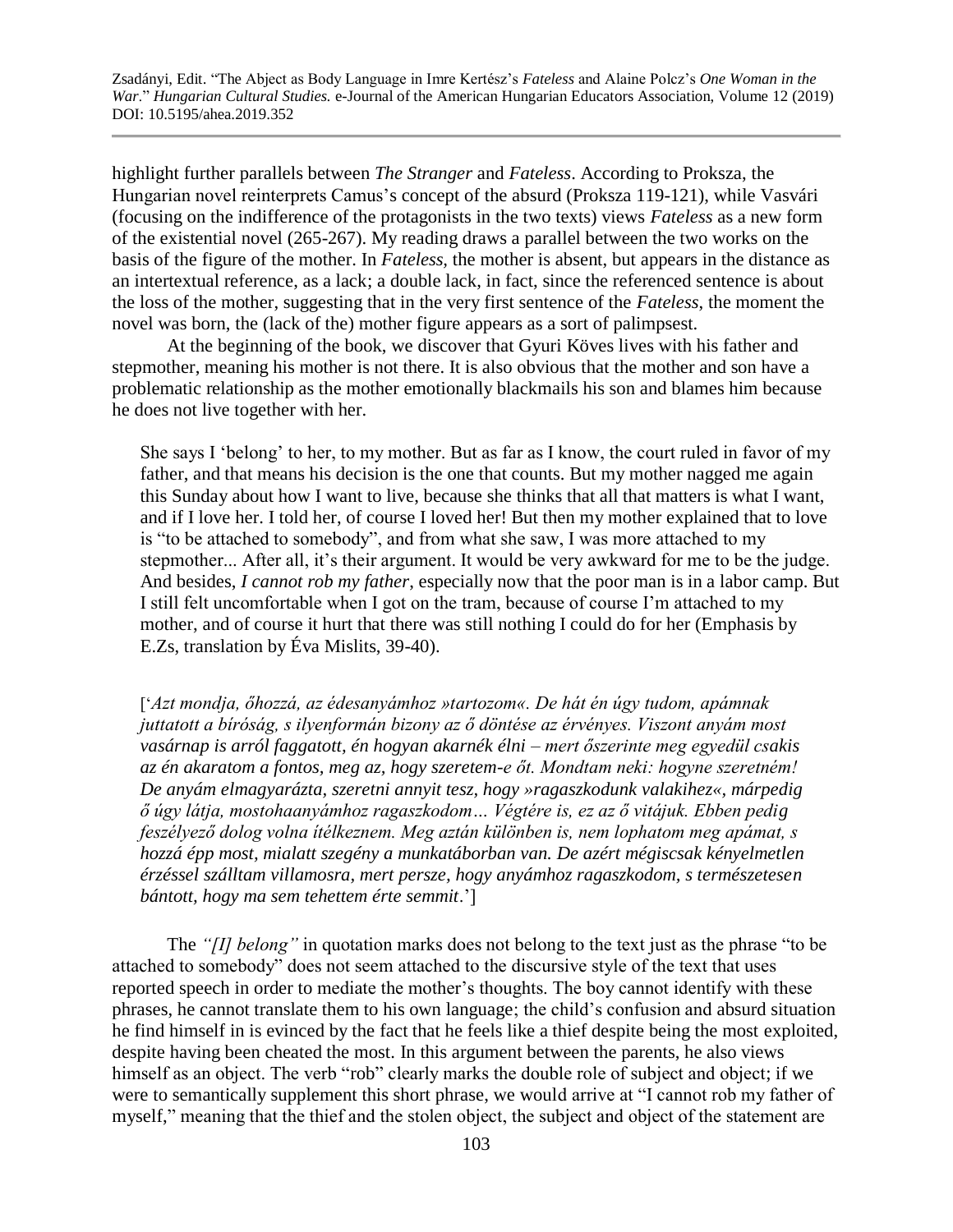one and the same. In this excerpt Gyuri is weirdly positioned as both subject and object, a key feature of the abject. Thus, Gyuri experiences a sort of abjection even before he and his fellows were abjectified by the Nazis. The phrase used by Gyuri's mother, "to be attached to somebody," as it appears in quoted form earlier in Gyuri's narration, visually represents a foreign body in his speech before the narration finally returns to his own speech, at which point he incorporates it as his own word and a direct expression of his affection: "because of course I'm attached to my mother." From this conversation between mother and son, we may conclude that their relationship is distant since, while referring to her, the protagonist keeps switching between reported speech, direct quotation and internal arguments with his mother and does not give any sign of affection from internal point of view. In fact, Gyuri only expresses his feelings when his mother is not present, when he bids her goodbye and continues to travel alone in the tram.

On the last page, we learn that the protagonist is on his way to see his mother, which allows us to interpret the novel as the story of a child who has been first separated from and then rejoined with the mother. This circumstance eerily illustrates how the experience of the abject does manage to invoke the figure of the mother; Gyuri's return home can also be interpreted as a type of unexpected reaction, one that resembles the protagonist's sudden cry for her mother in the rape scene in *One Woman in the War*. However, we do not learn if mother and son actually meet in the end (nor do we find out how his father's death is received) as the novel ends before the meeting. Nevertheless, the first and last pages both tell the story through images of the mother:

Yes, as I looked around this placid, twilit square, this street, weather-beaten yet full of a thousand promises, I was already feeling a growing and accumulating readiness to continue my uncontinuable life. My mother was waiting, and would no doubt greatly rejoice over me. I recollect that she had once conceived a plan that I should be an engineer, a doctor, or something like that. No doubt that is how it will be, just as she wished; there is nothing impossible that we do not live through naturally, and keeping a watch on me on my journey, like some inescapable trap, I already know there will be happiness. For even there, next to the chimneys, in the intervals between the torments, there was something that resembled happiness. Everyone asks only about the hardships and the 'atrocities,' whereas for me perhaps it is that experience which will remain the most memorable (262).

['*Igen, ahogy körülnéztem ezen a szelíd, alkonyati téren, ezen a viharvert s mégis ezer ígérettel teli utcán, máris éreztem, mint növekszik, mint gyülemlik bennem a készség: folytatni fogom folytathatatlan életemet. Anyám vár, s bizonyára igen megörvend majd nékem, szegény. Emlékszem, valaha az volt a terve, hogy mérnök, orvos vagy valami efféle legyek. Így is lesz minden bizonnyal, úgy, amint kívánja; nincs oly képtelenség, amit ne élnénk át természetesen, s utamon, máris tudom, ott leselkedik rám, mint valami kikerülhetetlen csapda, a boldogság. Hisz még ott, a kémények mellett is volt a kínok szünetében valami, ami a boldogsághoz hasonlított*'] (333).

It is important to note that Gyuri Köves first experiences a sort of vegetative, unconscious surge of life and then remembers his mother. From a different perspective, we could say that the figure of the mother is preceded by a sudden desire to live, similarly to how characters are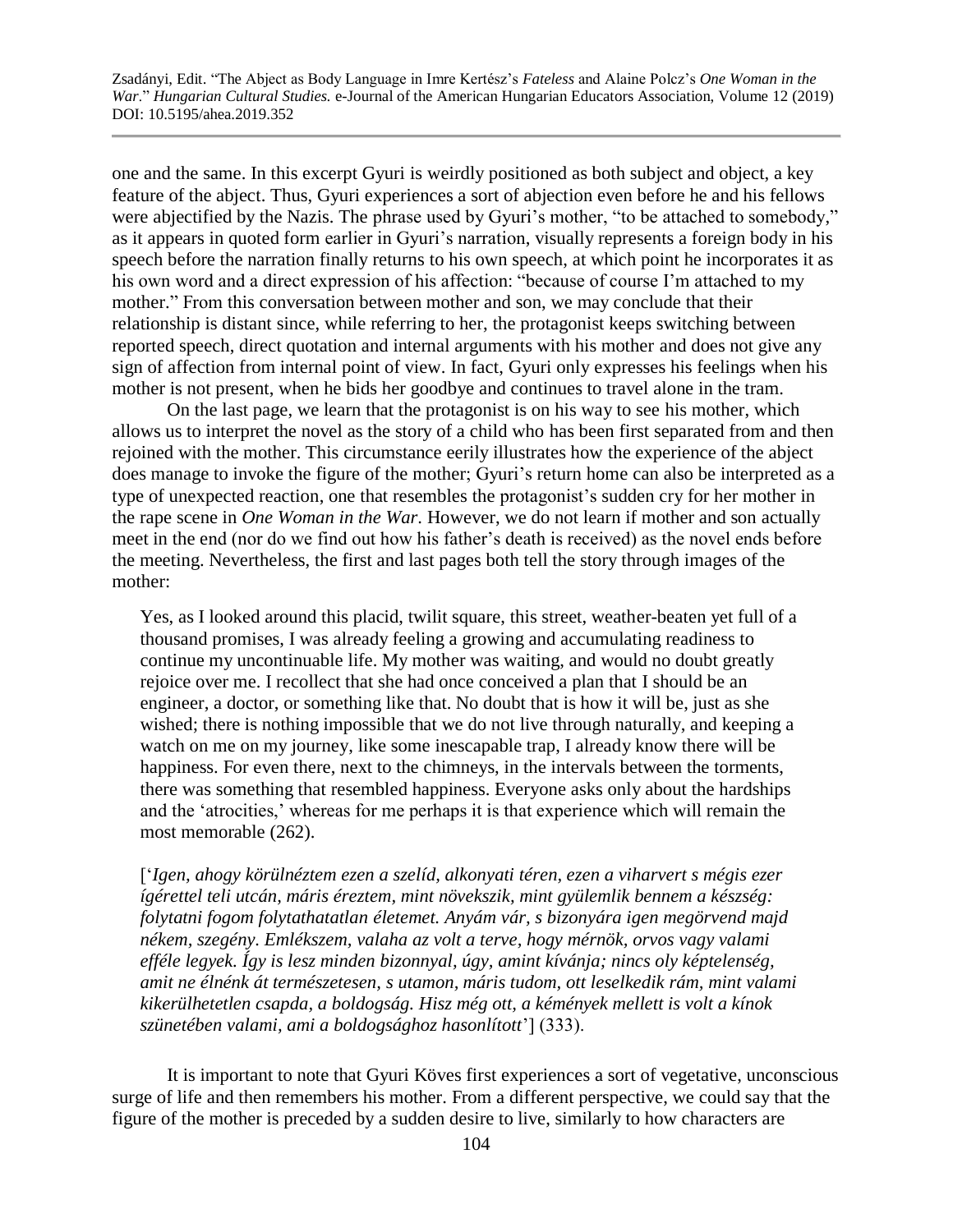summoned onto the stage in a musical play by their respective melodies. The protagonist senses the vegetative urge to live, and the image of the mother becomes linked to this urge as the mother's voice. The alter ego living in the subject as both same and other calls out to him, commands him and kindles his urge "to live." The shocking statement about the happiness of the concentration camps can be interpreted as listening to the inner figure of the mother that had forced us to live long before we made our decision. The triple alliteration of the original "*folytatni fogom folytathatatlan életemet*" ['I will continue my uncontinuable life'] plays on this maternal urge and the paradox of the impossibility of this urge. Gyuri Köves not only tells her thoughts but actually realizes them in speech: his above statement functions as a speech act. The triple alliteration is a continuous string, one continuous process: by saying it, he has already begun and continued the uncontinuable.

In the end, what can be learned from the notion of the abject? What can be learned in connection to freedom and resistance in these works by Imre Kertész and Alaine Polcz? When these novels are analyzed from the perspective of abjection, our determination to find some sign of resistance in these narratives is confronted by the sad conclusion that the final frontier of dictatorship is the body itself. Once a totalitarian dictatorship penetrates the body, it loses its influence over the victim as death offers a more humane, more bearable life. The severe violation of the boundaries of body and identity can invoke the forgotten maternal alter ego, to the point at which one turns away from culture and symbolization in favor of only listening to the presymbolic signals of the body. As the above analyses have shown, in extreme cases it is the embodied mother in us which is actually able to say no to totalitarianism. This is the reason why abjectified existence can become empowering experience. Those who have refused to participate in corrupting and collaborating tales relating survival, those who have faced death and invoked the lost voice of the mother, can still resist dictatorship.

Translated by Éva Misits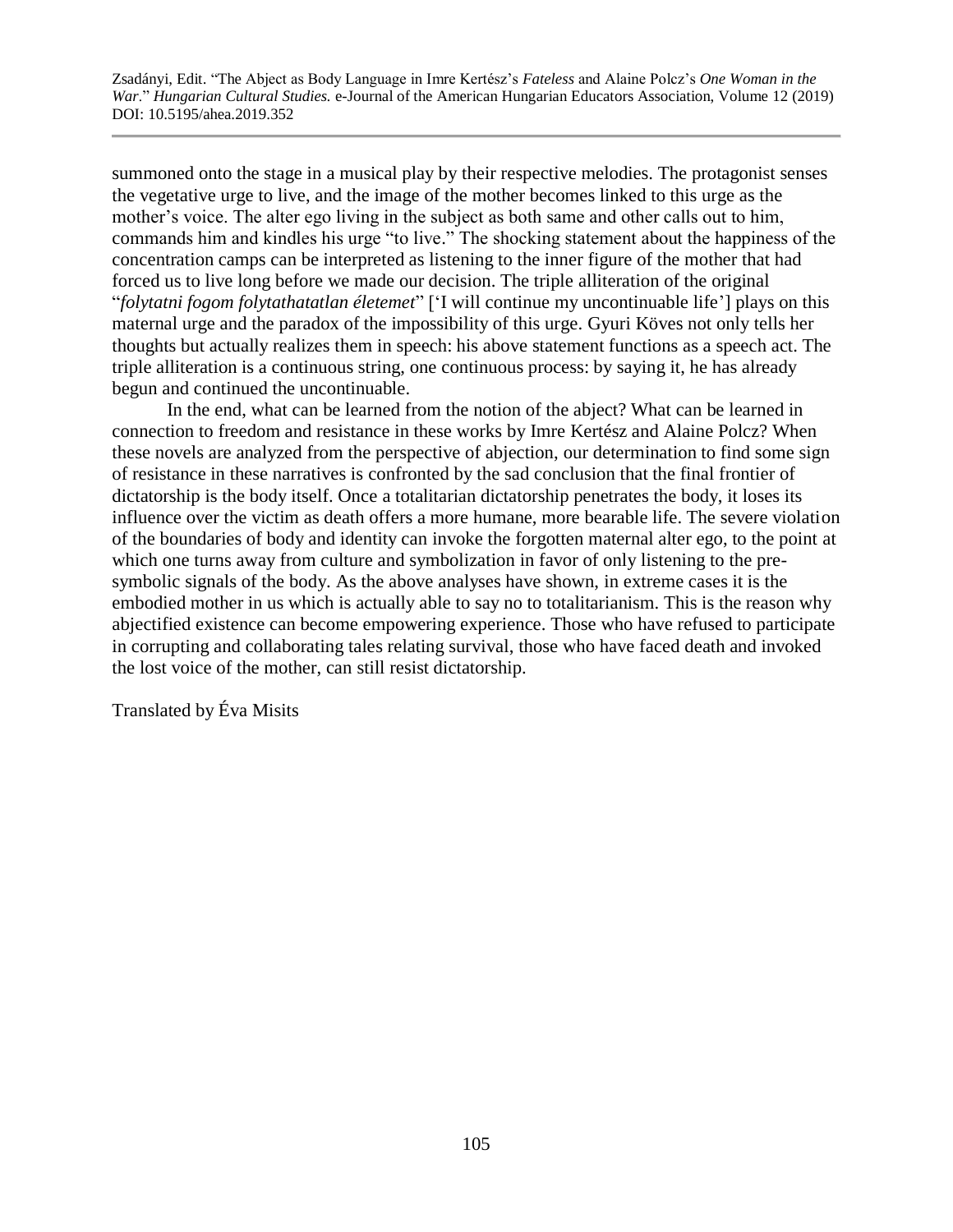#### **Works Cited**

Berresem. Hanjo. 2007. "On the Matter of Abjection." In *The Abject of Desire: The Aestheticization of the Unaesthetic in Contemporary Literature and Culture. Genus: Gender in Modern Culture.* Ed. Konstanze Kutzbach, Monika Mueller. Amsterdam: Rodopi, 19-48. Web. 30 Nov. 2012.

Butler, Judith. 1993. *Bodies That Matter: On the Discursive Limits of Sex*. New York: Routledge.

- Consonni, Manuela. 2009. "Primo Levi, Robert Antelme, and the Body of the Muselmann." *Partial Answers: Journal of Literature and the History of Ideas.* 7. 2009:2. 243-259. DOI: 10.1353/pan.0.0151
- Didier, Anzieu. 1989. *The Skin Ego.* Trans.Chris Turner. New Haven and London: Yale UP.
- Douglas, Mary. 1966. *Purity and Danger: An Analysis of Concepts of Pollution and Taboo*. New York: Routledge.
- Glass, James M. 1997."*Life Unworthy of Life:" Racial Phobia and Mass Murder in Hitler's Germany*. New York: Basic Books.
- Hermann, Imre. 1990. *Az antiszemitizmus lélektana* ['The Psychology of Antisemitism']. Budapest: Bibliotheca, Cserépfalvi.
- Kamarás, István. 2006. *A sorstalanság sorsa* ['The Fate of the Fateless']. Szombathely: Savaria UP, Print.
- Karolle, Julia. 2005. "Imre Kertész's *Fatelessness* as Historical Fiction" In *Imre Kertész and Holocaust Literature*. Eds. Louise O. Vasvári, Steven Tötösy de Zepetnek. West Lafayette: Purdue UP, 2005, 89-96.
- Kertész, Imre. 2002. *Sorstalanság.* Budapest: Magvető. \_\_\_\_\_\_\_. 2006. *Fateless.* Trans. Tim Wilkinson. London: Vintage Books.
- Kovács, Béla Lóránt. 2002."Az időbeliség tapasztalásának módosulásai Kertész Imre Sorstalanság című regényében" ['Ways of Experiencing Time in Imre Kertész's Fateless']. In *Az értelmezés szükségessége. Tanulmányok Kertész Imréről* ['The Need for Interpretation'] Essays on Imre Kertész]. Ed. Tamás Scheibner and Zoltán Gábor Szűcs. Budapest: L'Harmattan, 67–75.
- Kristeva, Julia. 1982. *Powers of Horror. An Essay on Abjection* ['*Pouvoirs de l'horreur*']. Trans. Roudiez, Leon Samuel. New York: Columbia UP.
- Menyhért Anna. 2003. "A kilátástalanság belátása: a belátás kilátástalansága. Kertész Imre: Sorstalanság" ['Acknowledging Hopelessness: The Hopelessness of Acknowledgment']. *Egytucat. Kortárs magyar írók női szemmel* ['A Dozen: Hungarian Contemporary Writers in Female Point of View']. Ed. Tamás Gábor Molnár and Szilvia Sz. Molnár. Budapest: József Attila Kör – Kijárat Kiadó, 2003. 117–154.